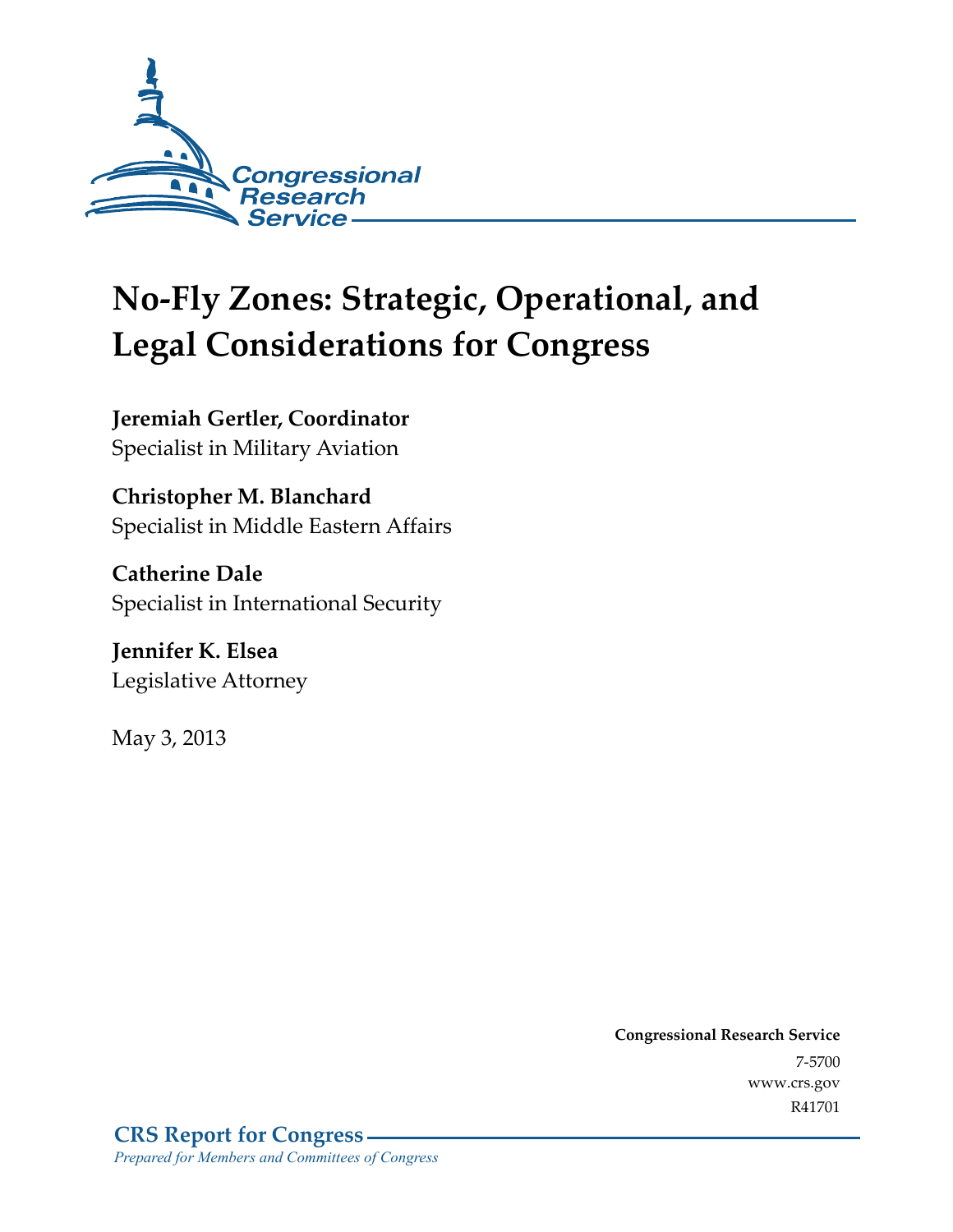## **Summary**

In conflicts in Kosovo, Iraq, and Libya, the United States has taken part in establishing and maintaining no-fly zones. As no-fly zones represent a significant commitment of U.S. forces, and may prove a precursor to other military actions, Congress may wish to consider issues surrounding the strategy, international authorization, congressional authorization, operations, and costs of establishing and maintaining no-fly zones.

The military strategy designed to support U.S. grand strategy, it has been suggested, might be based on these considerations: the operational-level military objectives that need to be achieved, to support the overall grand strategy; and the extent to which a no-fly zone—as one set of ways and means—helps achieve those objectives.

Practitioners and observers have debated what constitutes international "authorization" for the establishment of a no-fly zone. Given the paucity of relevant precedents, and the dissimilarities among them, there may not exist a single, clear, agreed model. The concept of authorization is typically considered to be linked to the ideas of both "legality" and "legitimacy"—the three concepts overlap but are all distinct. The precise meaning of each of the terms is still debated. Express authorization from the U.N. Security Council provides the clearest legal basis for imposing a no-fly zone.

In addition to international authorization, debates have addressed the question of congressional authorization—whether and when there is a need for congressional approval based on the War Powers Resolution for a proposed no-fly zone. The question of whether and how congressional authorization is sought for a proposed operation could have an impact on congressional support including policy, funding, and outreach to the American people—for the operation. Since the War Powers Resolution gives the President the authority to launch U.S. military actions prior to receiving an authorization from Congress for 60-90 days, it is possible that the President could direct U.S. Armed Forces to take or support military actions in accordance with U.N. Security Council resolutions, or in support of NATO operations, and then seek statutory authority for such actions from Congress.

No-fly zone operations can conceivably take a number of different forms, and can themselves vary a great deal over time. Key considerations include, but are not limited to, the following factors: the nature, density, quantity, and quality of adversary air assets; geography; the availability of "friendly" assets; the adversary's military capabilities and responses; the U.S. military's concept of operations; and the rules of engagement.

The costs of establishing and maintaining a no-fly zone are likely to vary widely based on several key parameters. They could be the specific military tasks that a given no-fly zone operation calls for, the geography of the adversary's country, the duration of the no-fly zone, the extent to which the United States is joined by international partners in the effort, and the extent of "mission creep"—how, if at all, the operation expands to include a broader array of activities designed to achieve the same military, and strategic, objectives.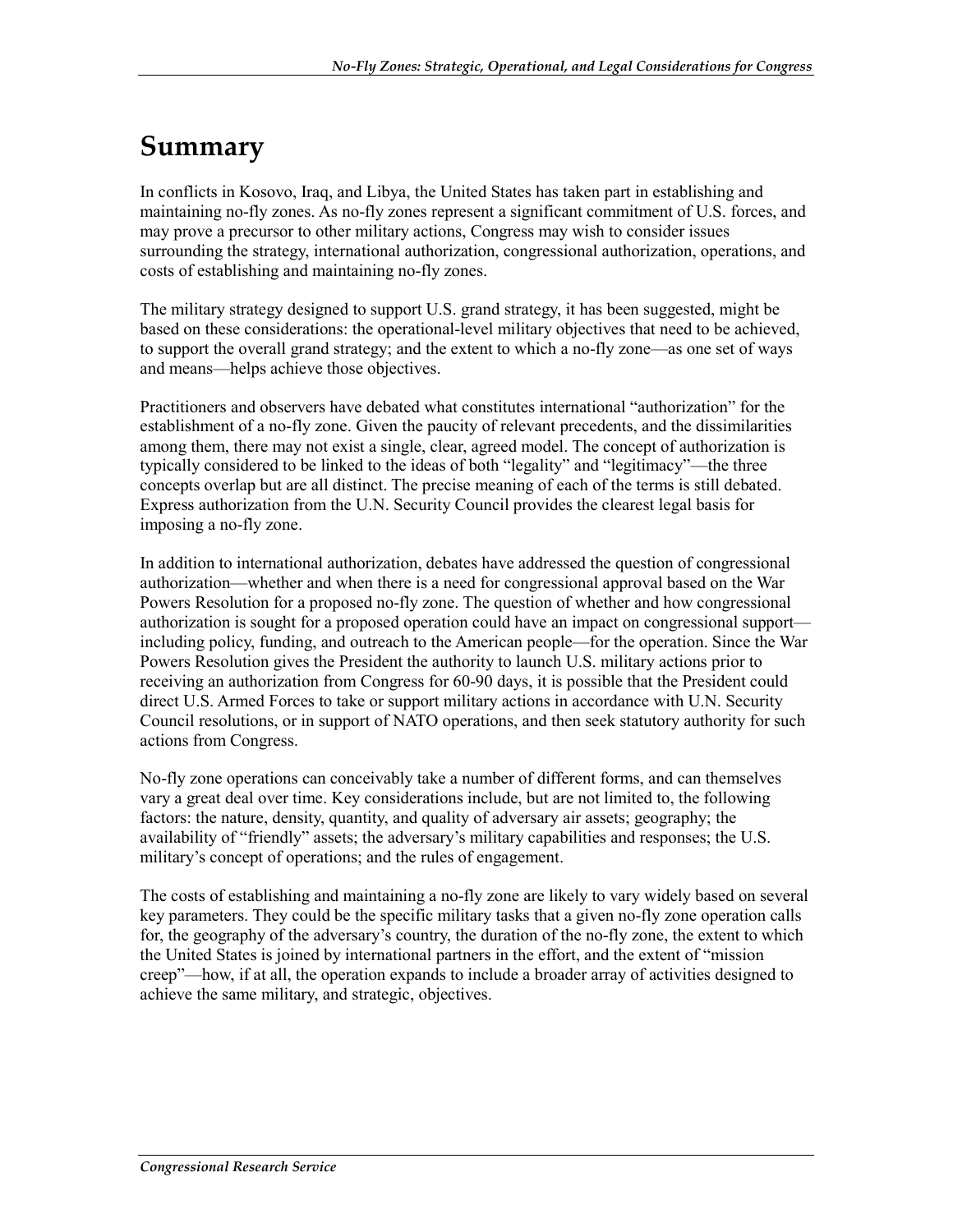## Contents

## **Tables**

| Table 1. Costs of Selected U.S. Combat Air Operations, FY1993-FY2003  12 |  |
|--------------------------------------------------------------------------|--|
|--------------------------------------------------------------------------|--|

### Contacts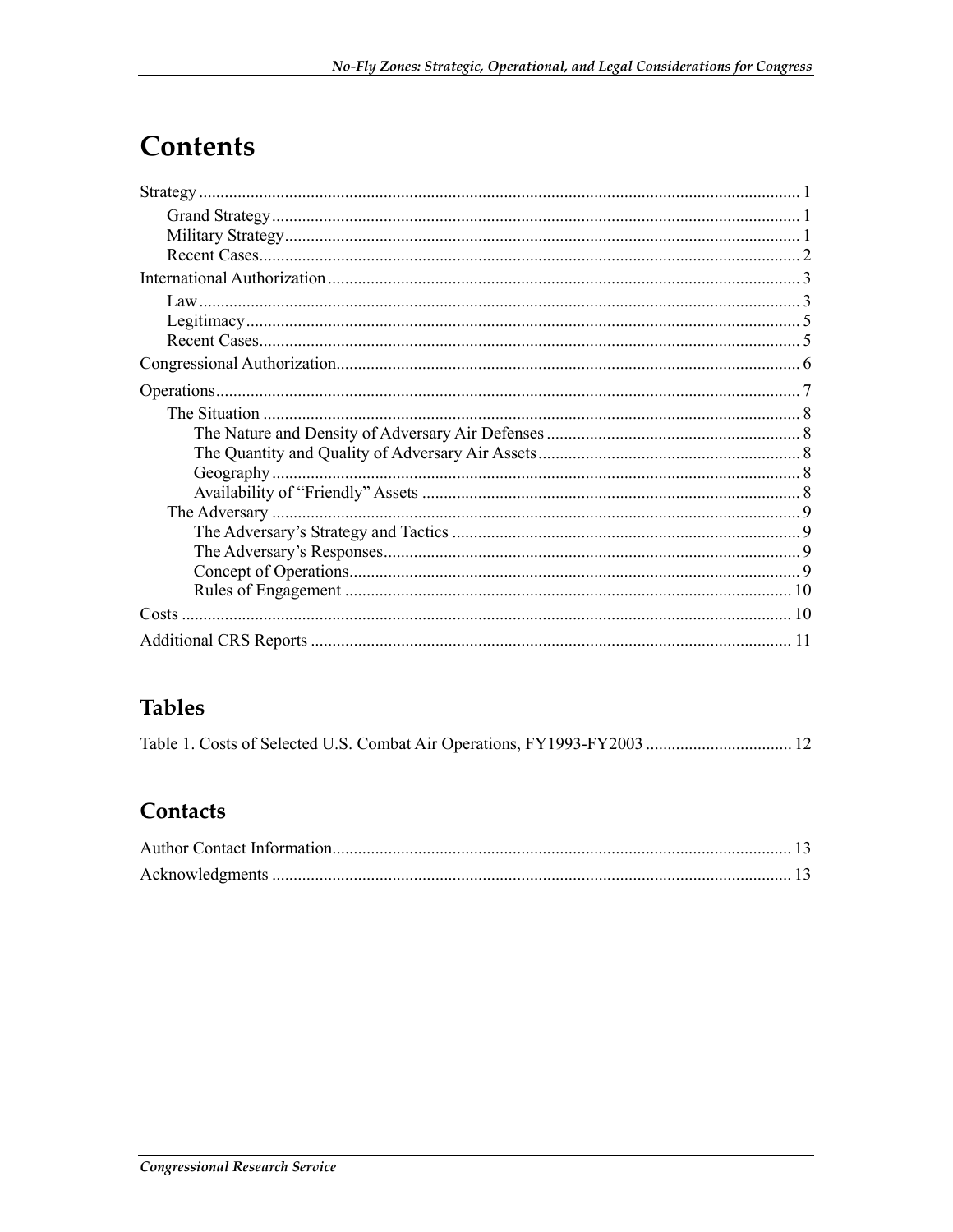## **Strategy1**

Many diplomatic and military practitioners as well as theorists have argued that successful execution of a military operation depends on the how well specific actions are matched to strategic intent. $2$ 

## **Grand Strategy**

It has been argued that the imposition of any no-fly zone, a particular form of military operation, should begin with a clear articulation of strategic-level goals. For any given situation, such "grand strategy" might include, in this order:

- a clear statement of the U.S. national interests at stake;
- a vision of the political endstate—the strategic-level outcomes—that would help secure those interests;
- a clear articulation of the major steps—the ways and means—including diplomatic, political, and economic as well as military, to be employed in order to accomplish the desired endstate, including the objectives each is designed to achieve; and
- a consideration of the nature and extent of political "risk" in the proposed approach—including the potential impact of proposed actions on the civilian population in the targeted country, on the region, on broader international partnerships, and on perceptions of the U.S. government both at home and abroad.

### **Military Strategy**

The military strategy designed to support the grand strategy, it has been suggested, might be based on these considerations:

- the operational-level military objectives that need to be achieved, to support the overall grand strategy, and
- the extent to which a no-fly zone—as one set of ways and means—helps achieve those objectives. Recent operational experiences suggest that the establishment of a no-fly zone, in itself, is unlikely to achieve the full set of military objectives, such as protecting a civilian population, let alone the grand strategic objectives, such as restoring or removing a regime.

1

<sup>&</sup>lt;sup>1</sup> This section was prepared by Catherine Dale, Specialist in International Security, and Jeremiah Gertler, Specialist in Military Aviation.

<sup>&</sup>lt;sup>2</sup> Prussian writer Carl von Clausewitz argued, "No one starts a war, or rather, no one in his senses ought to do so, without first being clear in his mind what he intends to achieve by that war and how he intends to conduct it." See Carl von Clausewitz, *On War*, translated by Michael Howard and Peter Paret, Princeton, NJ: Princeton University Press, 1976.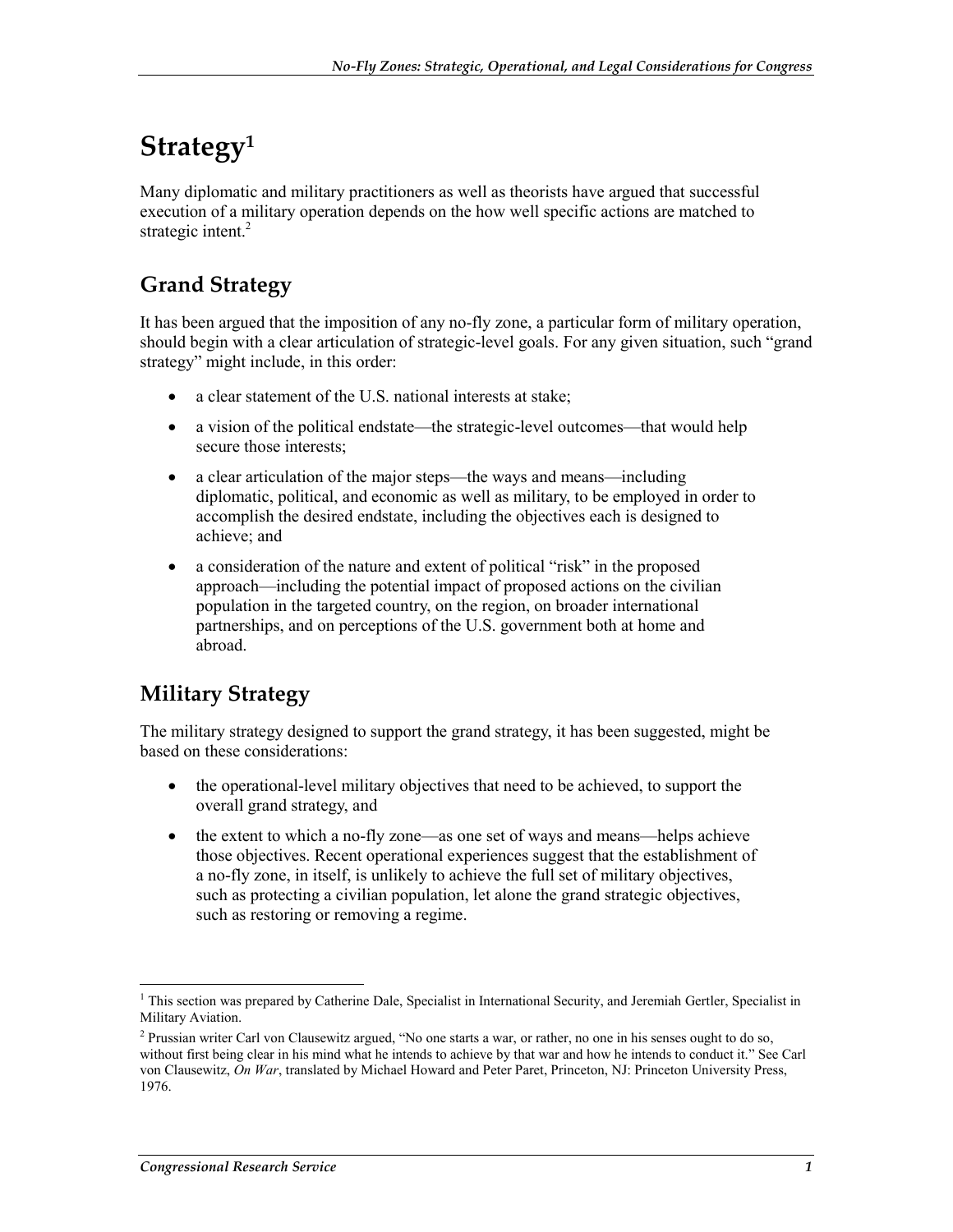#### **Recent Cases**

In key recent "no-fly zone" cases, observers suggest that the strategic planning process may have emphasized "mid-range" operational-level concerns at the expense of higher-level strategic concerns. In Operation Odyssey Dawn, Operation Northern Watch, Operation Southern Watch, and Operation Deny Flight, the match between the application of one military approach—the nofly zone—and broad strategic goals, many assess was at best incomplete.<sup>3</sup>

Operation Odyssey Dawn, a coalition operation conducted during early 2011 over Libya, was put in place to enforce United Nations Security Council Resolution 1973, which authorized force to protect civilians in Libya. Facing a popular uprising, the Libyan government under Muammar al Qadhafi had responded with attacks against population centers with armor, artillery, and air strikes. Going beyond a pure no-fly zone, Operation Odyssey Dawn prevented Libyan air forces from operating against civilians, while including attacks against pro-Qadhafi ground forces that were perceived to be threatening civilian populations. Although Odyssey Dawn included establishment and enforcement of a no-fly zone, it also included strike operations against Libyan government forces perceived to be attacking civilian populations, and the command and control and logistics networks supporting those forces. More information on Operation Odyssey Dawn can be found in CRS Report R41725, *Operation Odyssey Dawn (Libya): Background and Issues for Congress*.

Operation Northern Watch (ONW), a combined operation involving U.S., UK, and French forces conducted from 1991 to 2003, was designed to enforce a no-fly zone in northern Iraq, north of the 36<sup>th</sup> parallel, in order to prevent Iraqi repression of the concentrated ethnic Kurdish population living in that part of the country.<sup>4</sup> The Iraqi government led by Saddam Hussein had already made use of Iraqi airspace to attack Iraqi Kurds in Halabja with chemical weapons in 1988. Acts of repression after the conclusion of the early 1991 Gulf War had displaced many Iraqi Kurds. The immediate aim of ONW was to protect the population from further attacks by the Iraqi military, and it is generally considered that ONW largely achieved this operational objective. At the strategic level, ONW took place against the backdrop of international pressure on the Iraqi government to comply with an international weapons inspection regime, in accordance with U.N. Security Council resolutions. Missing from ONW, in any explicit way, was a vision of political endstate, or a stated theory of the case linking the no-fly zone to that endstate.

Similarly, Operation Southern Watch (OSW), a U.S.-led coalition operation, was designed to protect the Shi'a Arab population of southern Iraq from repression and retaliation by Iraqi government forces in the wake of the Gulf War. The Iraqi government had made use of its own airspace to conduct bombing and strafing runs targeting Shiite citizens. In terms of immediate operational objectives, OSW is generally considered not to have prevented Iraqi government repression of its southern population. At the strategic level, while some U.S. officials had reportedly considered, at one time, that in the wake of the Gulf War southern Iraqi Shiites might rise up to demand the ouster of Saddam's regime, OSW does not appear to have been guided by any explicit vision of political endstate.

1

<sup>&</sup>lt;sup>3</sup> For assessments of these cases, see Joshua Keating, "Do No-Fly Zones Work?" *Foreign Policy*, February 28, 2011; and Alexander Benard, "Lessons from Iraq and Bosnia on the Theory and Practice of No-Fly Zones," *The Journal of Strategic Studies* Vol.27, No.3, September 2004, pp.454-478.

<sup>&</sup>lt;sup>4</sup> The mission was originally called Operation Provide Comfort; the name Operation Northern Watch was adopted in 1997.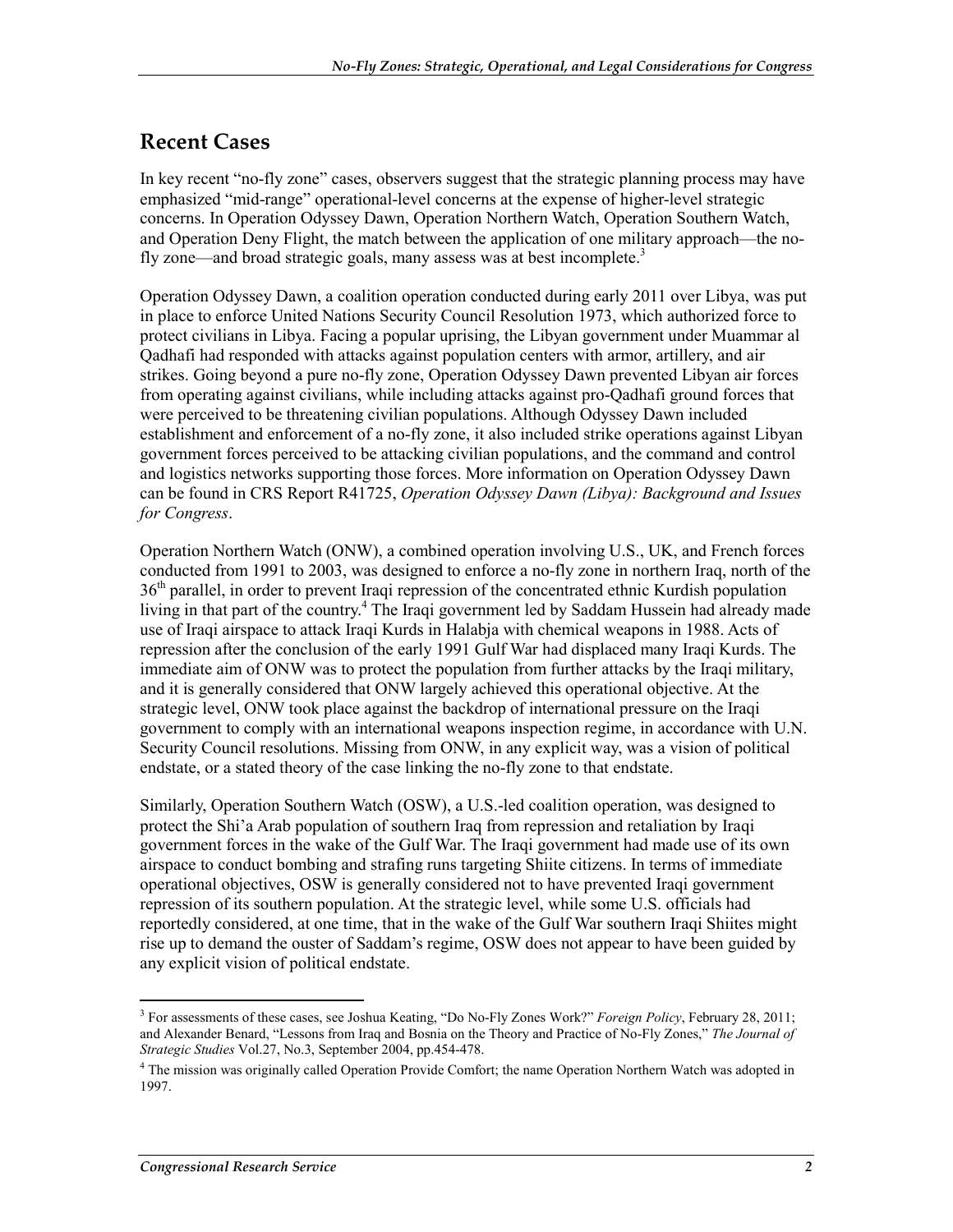Operation Deny Flight (ODF) was a NATO operation that banned all flights—with some exceptions—in the airspace of Bosnia and Herzegovina from April 1993 to December 1995. The military objectives included denying the use of that airspace to Bosnian Serb aircraft, in order to protect the population and facilitate the delivery of humanitarian assistance. Observers have debated the ODF's degree of success in this regard—while humanitarian work by international relief organizations was protected to some extent, Bosnian Serb aircraft periodically defied the flight ban to stage attacks, while on the ground, for example, Bosnian Serb forces overran the U.N. safe haven in Srebrenica, in 1995, killing thousands. At the strategic level, ODF may have come closer than the no-fly zone operations in Iraq to linkage with strategic objectives. In the preamble of the 1992 U.N. Security Council resolution authorizing ODF's precursor, a no-fly zone banning military aircraft, the Council "consider[ed] that the establishment of a ban on military flights in the airspace of Bosnia and Herzegovina constitutes an essential element for the safety of the delivery of humanitarian assistance and a decisive step for the cessation of hostilities in Bosnia and Herzegovina."5 Some experts believe that the Bosnian no-fly zone contributed directly to the ultimate cessation of hostilities; others suggest that its contribution is difficult to separate from the roles of close air support and the ground presence of U.N. troops. There is little evidence to suggest that a clear and specific vision of the political endstate that might follow a cessation of hostilities informed the creation of the no-fly zone.

## **International Authorization**

Practitioners and observers have debated what constitutes international "authorization" for the establishment of a no-fly zone. Given the paucity of relevant precedents, and the dissimilarities among them, there may not exist a single, clear, agreed model.

Authorization may be not only a question of approval or disapproval. It may also include

- parameters for the execution of the mission, and
- conditions under which the authorization for the no-fly zone operation will be considered discontinued. It may not be necessary to achieve all of the broad objectives of grand strategy before discontinuing the no-fly zone—the no-fly zone operation may be designed to catalyze overall progress toward those objectives.

In turn, the concept of authorization is typically considered to be linked to the ideas of both "legality" and "legitimacy"—the three concepts overlap but are all distinct. The precise meaning of each of the terms is still debated.

### $Law<sup>6</sup>$

The legality of a no-fly zone operation may depend, at a minimum, on both authorization for the operation and the extent to which the manner of execution of the operation comports with relevant international law.

 5 U.N. Security Council Resolution 781 (1992), October 9, 1992.

<sup>6</sup> This section was prepared by Jennifer Elsea, Legislative Attorney.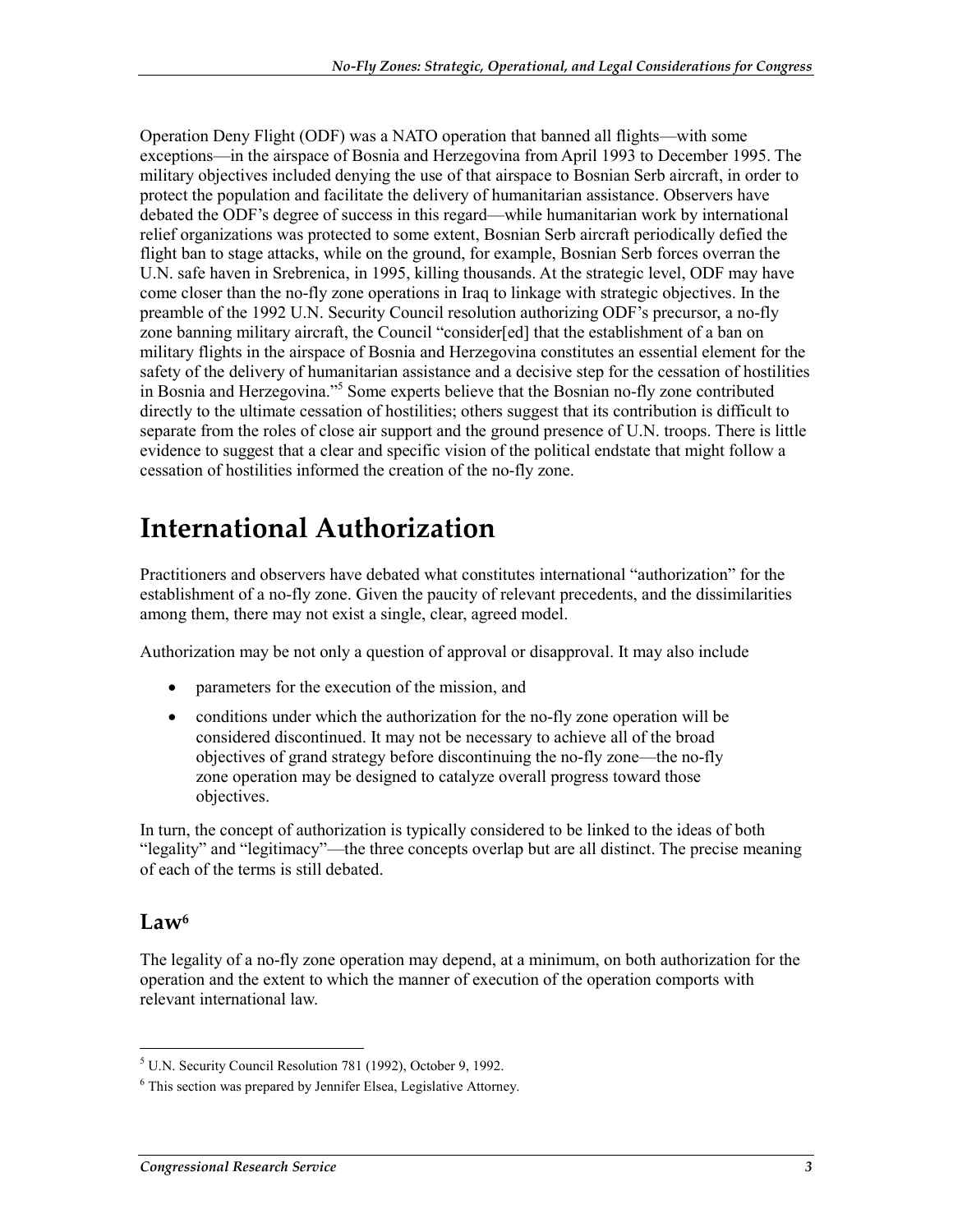The Charter of the United Nations, in Article 2(4), prohibits the "threat or use of force against the territorial integrity or political independence" of a member state under most circumstances, and many practitioners and observers have wondered whether the establishment of a no-fly zone would constitute a violation of this prohibition.<sup>7</sup> In practice, the answer may depend on the circumstances—and in some cases there may be no general agreement about what the empirical circumstances indicate. There are at least three sets of circumstances that do—or may—constitute exceptions to this prohibition.

The first basis for an exception is U.N. Security Council authorization based on the powers granted to the Council by Chapter VII of the U.N. Charter to respond to threats to international peace and security. That Chapter authorizes the Security Council to "determine the existence of any threat to the peace, breach of the peace, or act of aggression" and to "make recommendations, or decide what measures shall be taken ... to maintain or restore international peace and security." Express authorization from the Security Council provides the clearest legal basis for imposing a no-fly zone.

The second basis for an exception is self-defense. Article 51 of the Charter explicitly recognizes the right of self-defense as an exception to the prohibition. The Article states, "Nothing in the present Charter shall impair the inherent right of individual or collective self-defense if an armed attack occurs against a Member of the United Nations."

Some theorists and practitioners consider that there also exists a customary doctrine of selfdefense outside of the U.N. Charter that permits military action to prevent a grave threat to regional peace and stability, even if that threat seems to be contained within the borders of a state. According to this view, armed intervention within a state is not a prohibited "use of force" so long as it is not aimed at taking a state's territory or subjecting its people to political control (a narrow reading of "use of force against the territorial integrity or political independence of any State"), and is not otherwise inconsistent with the intent of the U.N. Charter. If this reading is correct, then customary measures of self-help involving the use of force but falling short of war reprisals, embargoes, boycotts, temporary occupations of foreign territory, pacific blockades, and similar measures—are not precluded by the U.N. Charter, but are acceptable means of customary self-defense preserved by Article 51. Others contend, however, that the Article 51 limitation supersedes what had been customary international law in these matters, and that the established practice of use of force by states in response to provocations other than armed attacks does not establish valid precedent, but rather, violates the Charter.

Third, some have argued that emerging international human rights law provides that states are no longer free to treat their people as they see fit under the guise of sovereignty, but are instead obligated to respect their people's fundamental human rights. When a government engages in widespread abuse of the human rights of its own people, it has been asserted, that government loses a measure of its sovereignty. Other states, the argument continues, have the right or even the responsibility to intervene in order to put a stop to crimes against humanity, as an extension of the customary right of self-defense or the defense of others. This emerging doctrine of humanitarian intervention—sometimes described as the "responsibility to protect"—is not yet fully developed in international law, and there is no consensus about its application, including whether it

1

 $^7$  The U.N. Charter, 59 Stat. 1031, states in its preamble that one of its purposes to be "to save succeeding generations" from the scourge of war," and in Article 2(4) it requires its Members "to refrain from the threat or use of force against the territorial integrity or political independence of any State, or in any other manner inconsistent with the Purposes of the United Nations."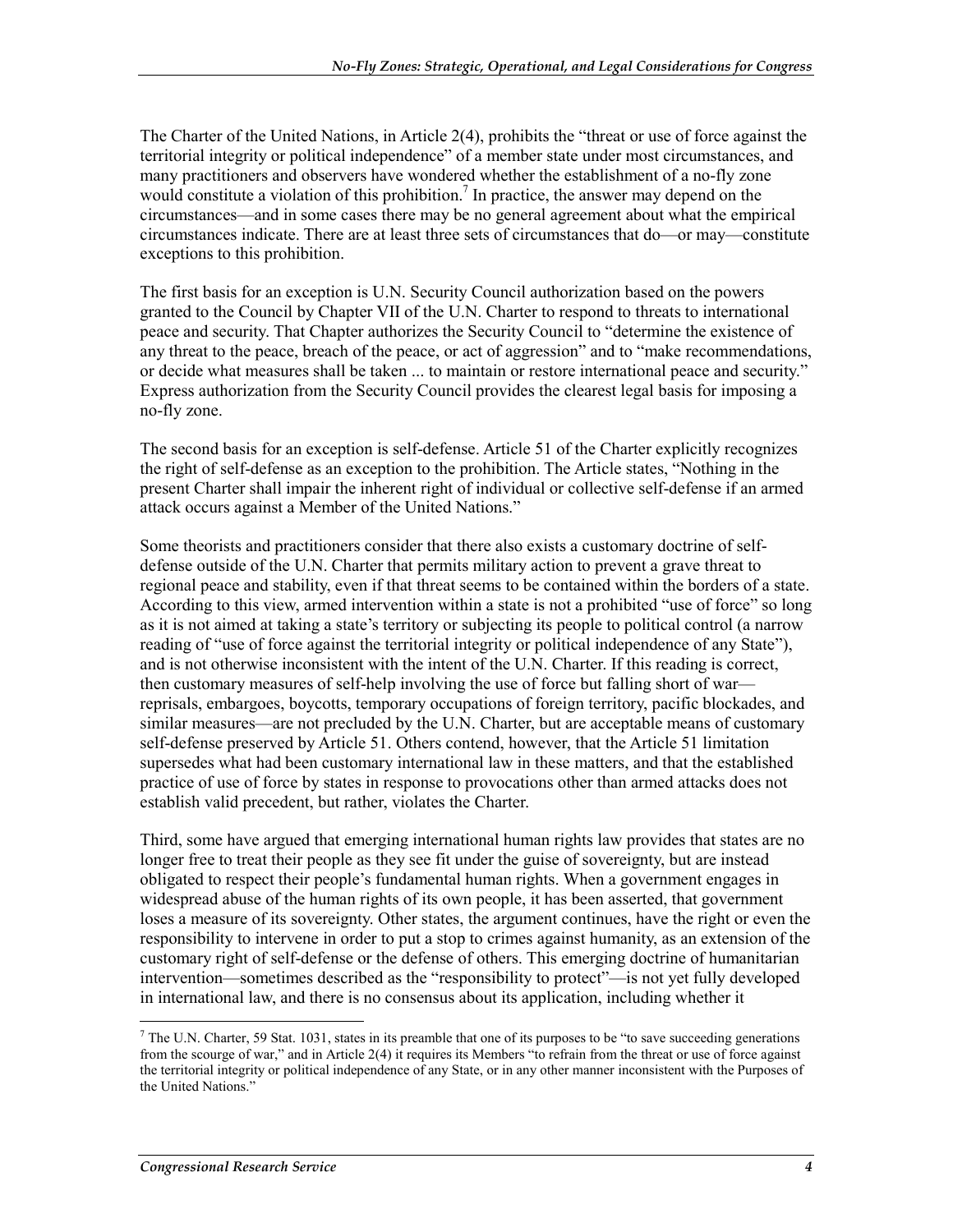constitutes an exception to the prohibition on the "threat or use of force." Some believe that only the U.N. Security Council has the authority to invoke this doctrine.

The question of international authorization has direct implications, in turn, for the state in which a no-fly zone is imposed. If a no-fly zone is imposed against a state that has not carried out an armed attack against another state, in the absence of U.N. authorization based on Chapter VII of the U.N. Charter, and depending on the form the no-fly zone operation takes, that state might be entitled to consider the imposition of the no-fly zone itself an "armed attack." Even if the no-fly zone operations in a given state do not constitute an "armed attack"—which in itself may be a subjective judgment—that state, and other members of the international community, might consider them a violation of the prohibition of the "threat or use of force," as well as of the customary duty of non-intervention in the affairs of other sovereign states. The state targeted by the no-fly zone might, on that basis, choose to respond with military force or to seek assistance from its allies or partners to assist in its self-defense.

### **Legitimacy**

While the legitimacy of any no-fly zone operation may draw on both authorization and legality, legitimacy is by definition a subjective question of perception—by the people of the host nation, by the U.S. population, and by other members of the international community. Issues to consider may include

- how the nature and extent of international authorization is likely to shape the perceived legitimacy of the no-fly zone operation;
- how the conduct of the operation is likely to shape that perceived legitimacy;
- the extent to which that perception of legitimacy, in turn, is likely to shape the support of members of the international community for the effort—ranging from political support, to the provision of basing, access, and overflight privileges, to full participation; and
- the extent to which perceived legitimacy is likely to affect the international community's broader perceptions of, and support for, other concurrent or future U.S. initiatives.

### **Recent Cases**

The most germane recent no-fly zone cases do not establish a clear model for securing international authorization—they differ from one another, and in some instances they have spurred debate rather than consensus about what constitutes appropriate authorization.

Both Operation Northern Watch (ONW) and Operation Southern Watch (OSW) were established in the wake of the early 1991 Gulf War in order to protect civilian populations of Iraq—ethnic Kurds living in northern Iraq, and Shi'a Arabs living in southern Iraq, respectively—from repression by the Iraqi government and its forces. In April 1991, in U.N. Security Council Resolution 688 (1991), the Council "condemn[ed] the repression of the Iraqi civilian population ... the consequences of which threaten international peace and security in the region." While that resolution strongly encouraged humanitarian action and urged member states to support it, it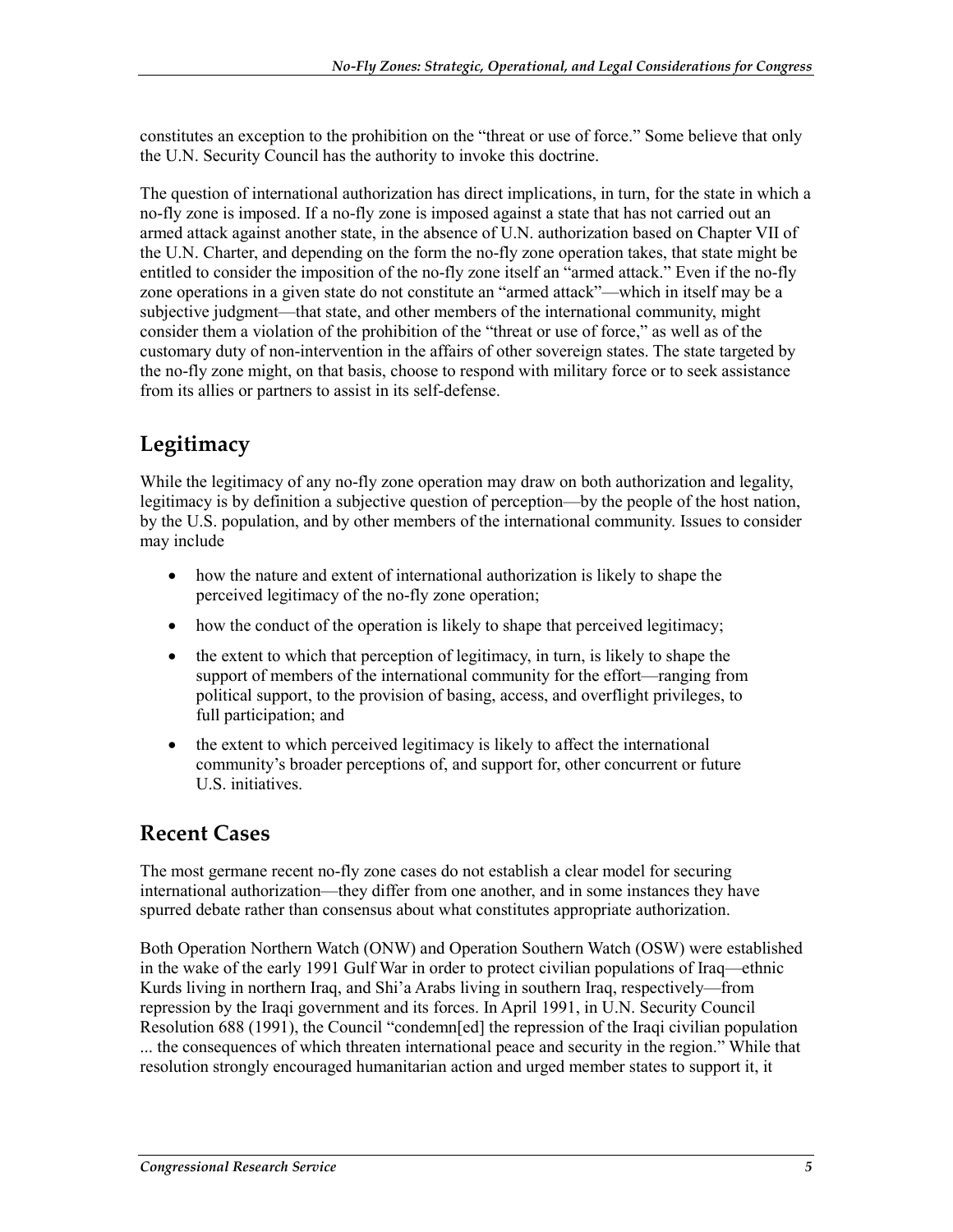made no mention of military action.<sup>8</sup> The previous November, the Council had laid the groundwork for military action in Iraq—the authorization for Gulf War operations—in U.N. Security Council Resolution 678 (1990), which invoked Chapter VII of the U.N. Charter. The resolution demanded that Iraq comply with previous resolutions, gave Iraq "one final opportunity" to do so, and—failing Iraqi compliance—"authorize[d] Member States ... to use all necessary means to uphold and implement [past Resolutions] and to restore international peace and security in the area."<sup>9</sup> Experts and practitioners have since hotly debated the applicability of the November 1990 blanket authorization to "use all necessary means" to the two operations that followed the Gulf War proper.

Operation Deny Flight, designed to protect the civilian population of Bosnia and Herzegovina, was based on a clear-cut U.N. mandate, although there may be less consensus about the basis for its precursor operation. In October 1992, in U.N. Security Council Resolution 781 (1992), the Council established a "ban on military flights in the airspace of Bosnia and Herzegovina," primarily on humanitarian grounds, to help ensure the safe delivery of humanitarian assistance.<sup>10</sup> Following repeated violations of that ban, in March 1993 the Council invoked Chapter VII of the Charter, extended the ban, and "authorize[d] Member States ... acting nationally or through regional organizations or arrangements, to take ... all necessary measures in the airspace of the Republic of Bosnia and Herzegovina, in the event of further violations, to ensure compliance with the ban on flights." $11$ 

## **Congressional Authorization12**

In addition to international authorization, debates have addressed the question of congressional authorization—whether and when there is a need for congressional approval based on the War Powers Resolution for a proposed no-fly zone. The question of whether and how congressional authorization is sought for a proposed operation could have an impact on congressional support including policy, funding, and outreach to the American people—for the operation.

On November 7, 1973, Congress passed the War Powers Resolution, P.L. 93-148, over the veto of President Nixon. The War Powers Resolution (WPR) states that the President's powers as Commander in Chief to introduce U.S. forces into hostilities or imminent hostilities can only be exercised pursuant to (1) a declaration of war; (2) specific statutory authorization; or (3) a national emergency created by an attack on the United States or its forces. It requires the President in every possible instance to consult with Congress before introducing American Armed Forces into hostilities or imminent hostilities unless there has been a declaration of war or other specific congressional authorization. It also requires the President to report to Congress any introduction of forces into hostilities or imminent hostilities, Section  $4(a)(1)$ ; into foreign territory while equipped for combat, Section  $4(a)(2)$ ; or in numbers which substantially enlarge U.S. forces equipped for combat already in a foreign nation, Section  $4(a)(3)$ . Once a report is submitted "or required to be submitted" under Section  $4(a)(1)$ , Congress must authorize the use of force within

<sup>1</sup> 8 U.N. Security Council Resolution 688 (1991), April 5, 1991.

<sup>&</sup>lt;sup>9</sup> U.N. Security Council Resolution 678 (1990), November 29, 1990.

<sup>10</sup> U.N. Security Council Resolution 781 (1992), October 9, 1992.

 $11$  U.N. Security Council Resolution 816 (1993), March 31, 1993.

 $12$  This section was initially prepared by Richard Grimmett, then Specialist in International Security.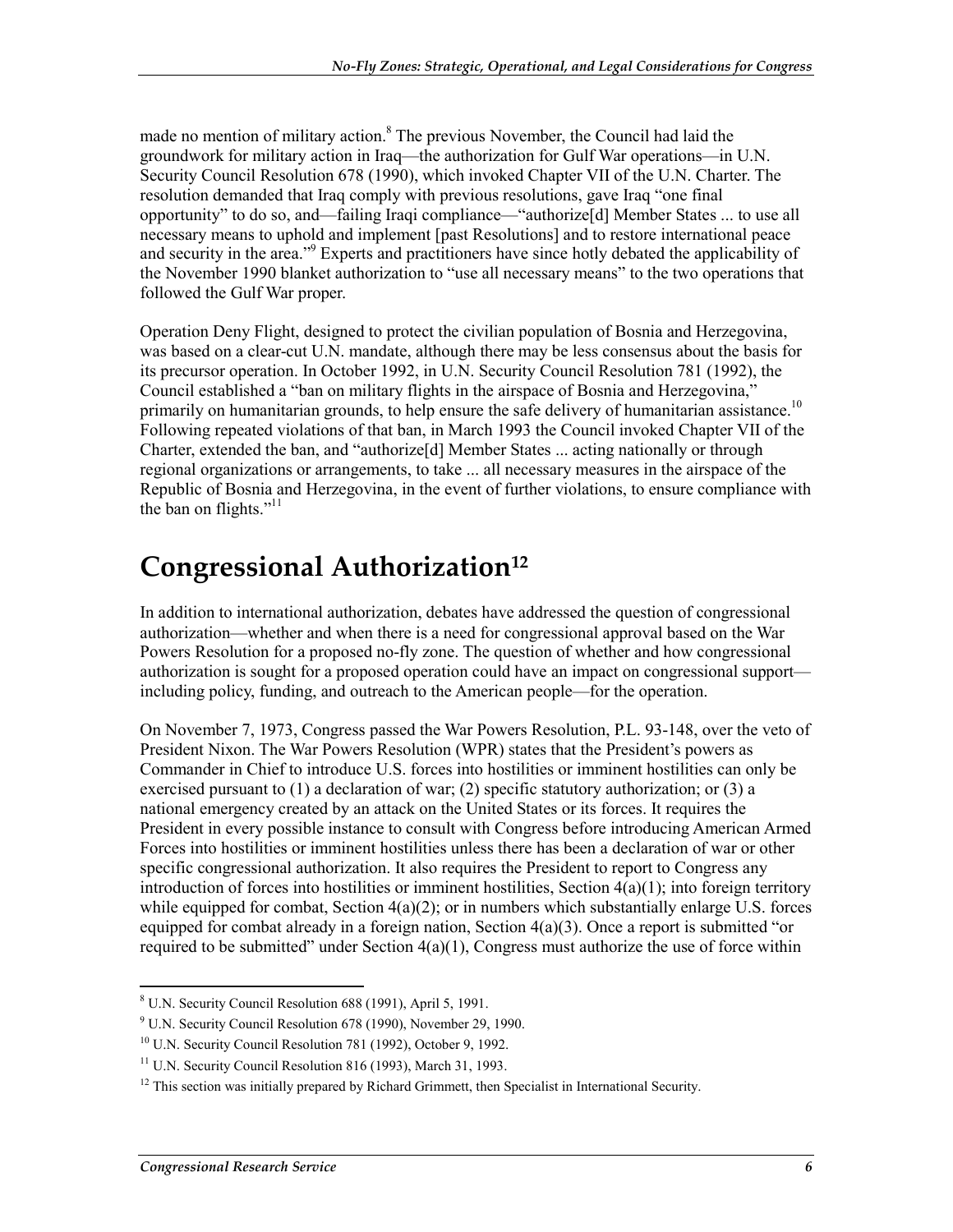60 to 90 days or the forces must be withdrawn. Since the War Powers Resolution's enactment in 1973, every President has taken the position that this statute is an unconstitutional infringement by Congress on the President's authority as Commander in Chief. The courts have not directly addressed this question, even though lawsuits have been filed relating to the War Powers Resolution and its constitutionality.

Some recent operations—in particular U.S. participation in North Atlantic Treaty Organization (NATO) military operations in Kosovo, and in U.N.-authorized operations in Bosnia and Herzegovina, in the 1990s—have raised questions concerning whether NATO operations and/or U.N.-authorized operations are exempt from the requirements of the War Powers Resolution.

Regarding NATO operations, Article 11 of the North Atlantic Treaty states that its provisions are to be carried out by the parties "in accordance with their respective constitutional processes," implying that NATO Treaty commitments do not override U.S. constitutional provisions regarding the role of Congress in determining the extent of U.S. participation in NATO missions. Section 8(a) of the War Powers Resolution states specifically that authority to introduce U.S. forces into hostilities is not to be inferred from any treaty, ratified before or after 1973, unless implementing legislation specifically authorizes such introduction and says it is intended to constitute an authorization within the meaning of the War Powers Resolution.

Regarding U.N.-authorized operations, for "Chapter VII" operations, undertaken in accordance with Articles 42 and 43 of the U.N. Charter, Section 6 of the U.N. Participation Act, P.L. 79-264, as amended, authorizes the President to negotiate special agreements with the U.N. Security Council, subject to the approval of Congress, providing for the numbers and types of armed forces and facilities to be made available to the Security Council. Once the agreements have been concluded, the law states, further congressional authorization is not necessary. To date, no such agreements have been concluded.

Given these provisions of U.S. law, and the history of disagreements between the President and the Congress over presidential authority to introduce U.S. military personnel into hostilities in the absence of prior congressional authorization for such actions, it seems likely that a presidential effort to establish a "no-fly zone" on his own authority would be controversial. Controversy would be all the more likely if the President were to undertake action "pre-emptively" or in the absence of a direct military threat to the United States.

Since the War Powers Resolution gives the President the authority to launch U.S. military actions prior to receiving an authorization from Congress for 60-90 days, it is possible that the President could direct U.S. Armed Forces to take or support military actions in accordance with U.N. Security Council Resolutions, or in support of NATO operations, and then seek statutory authority for such actions from Congress.

## **Operations13**

No-fly zone operations can conceivably take a number of different forms, and can themselves vary a great deal over time. Key considerations include, but are not limited to, the following factors.

<sup>&</sup>lt;u>.</u> <sup>13</sup> This section was prepared by Jeremiah Gertler, Specialist in Military Aviation.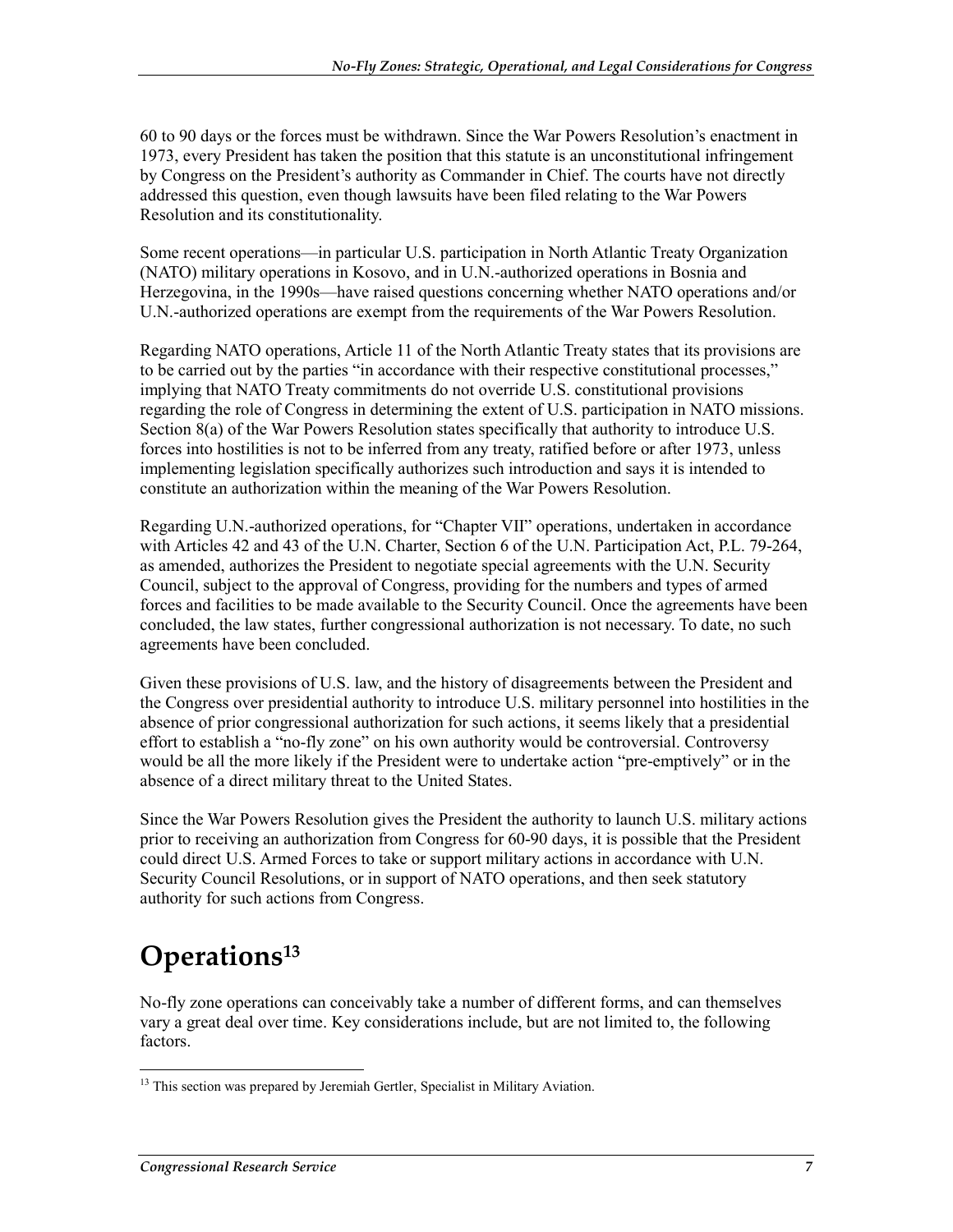## **The Situation**

#### **The Nature and Density of Adversary Air Defenses**

The sophistication of air defenses varies widely around the world, from individual, poorlycoordinated anti-aircraft guns to integrated air defense networks coupled with high-performance surface-to-air missile systems and modern fighter aircraft. The characteristics of a given air defense system will indicate whether establishing a no-fly zone requires that the defenses be destroyed, suppressed (by jamming, network attack, or other means), or merely bypassed. It will also dictate in part the tactics required for the initial suppression of enemy air defenses—for example, whether it can best be done by manned aircraft, standoff weapons such as cruise missiles, and/or remotely-piloted aircraft (also known as unmanned aerial vehicles or "UAVs").

#### **The Quantity and Quality of Adversary Air Assets**

The size of the air component to be suppressed—not only the number of aircraft, but also bases also informs the capabilities that the U.S. and partner forces would have to bring to bear. The quality of the air assets—particularly the quality and training of fighter forces, and the effectiveness of their command and control system—affects the amount of defensive assets that would have to be included in the no-fly zone force package, as well as the balance of efforts dedicated to offensive action against the enemy, and to defensive action to enhance the survival of "friendly" forces.

#### **Geography**

The geographical boundaries of a no-fly zone help define both the relevant assets and the level of suppression of enemy air defenses (SEAD) required. For example, a no-fly zone focused on coastal areas could allow "friendly" naval air assets to engage more readily, and may not require the same level of SEAD as a no-fly zone that requires tactical aircraft (and especially supporting assets like tankers) to penetrate deeply into the defended airspace. Similarly, a no-fly zone that denies flight only over major urban areas, for example, reduces the resource requirements for the no-fly zone compared to denial of air activity over a whole country, as in Bosnia and Herzegovina; or major areas of a country, as in northern and southern Iraq. The proximity of allied and partner states can affect the availability of basing for land-based tactical aircraft and UAVs—the negotiation of new agreements regarding basing, access, and overflight, if required, can take time. The proximity of oceans, in turn, can provide navigable waters for carrier-based aircraft and/or cruise missile-equipped ships.

#### **Availability of "Friendly" Assets**

Plans for resourcing a no-fly zone may be shaped by concurrent or potential competing demands, in particular for "high-demand, low-density" assets such as intelligence, surveillance, and reconnaissance (ISR). For example, U.S. ISR assets supporting the war effort in Afghanistan have been increased substantially, in part by drawing some assets away from Iraq; but the demand continues to grow.

The participation of allies and partners can reduce the demands on U.S. forces for some capabilities—for example, strike—but depending on the scenario, the capabilities of partners in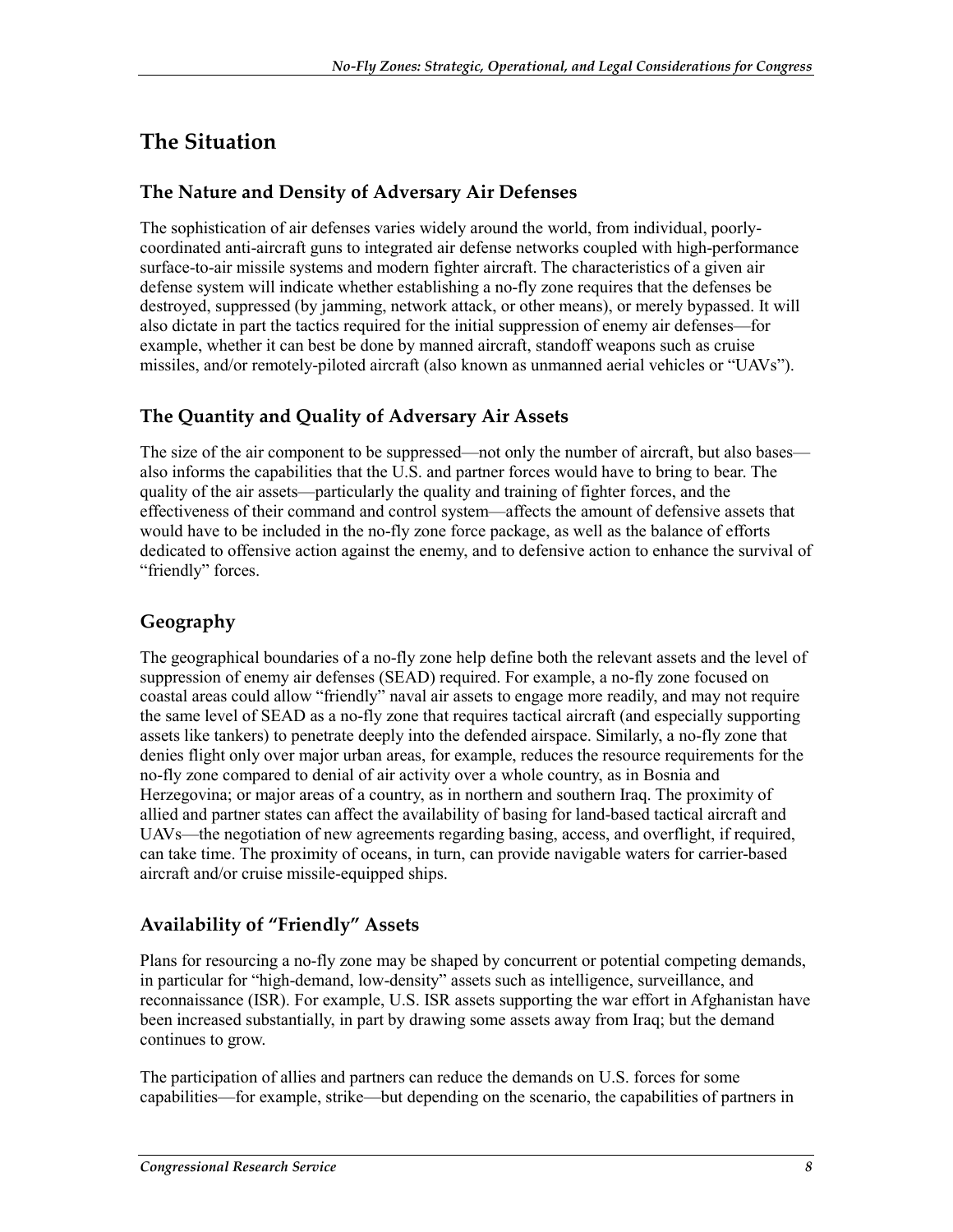areas such as surveillance, and command and control, may not be sufficiently robust to provide equivalent effectiveness.

## **The Adversary**

#### **The Adversary's Strategy and Tactics**

Strategists generally argue that an understanding of the adversary's strategy and likely tactics should help inform the operational-level objectives of a no-fly zone operation. That understanding may be based in part on precedent—for example, the Iraqi government's use of chemical weapons against its own northern Kurdish population in 1988, and its use of fixed-wing and rotary-wing aircraft to strafe the population in southern Iraq after the Gulf War. That understanding may also be informed by current intelligence based on input from a variety of possible platforms and assets. If the adversary uses a large fixed-wing transport fleet to move troops around the country, or if it has a large concentration of fighter aircraft near a border with an ally or partner in the region and a track record of some hostility with that state, these factors may shape the priorities of the no-fly zone operations.

#### **The Adversary's Responses**

Operational planning for a no-fly zone is likely to consider the adversary's most likely and most dangerous responses to the operation. Expectations—and intelligence—concerning possible adversary responses may shape the planned conduct of the operation, including the scope and scale of capabilities brought to bear.

#### **Concept of Operations**

If denying the adversary's fixed-wing operations is sufficient to achieve the desired operationaland strategic-level effects, "air caps" can be maintained over the adversary's air bases, or standoff weapons can be used to render runways unusable, with minimal risk of civilian casualties or other loss. Minimizing the force used—for example, choosing not to destroy aircraft on the ground, hangars, or other support facilities—may allow a more rapid return to operation after the conclusion of the no-fly zone effort; this may be an important consideration, depending on the desired overall political endstate.

If, on the other hand, the operational-level goals include denying adversary rotary-wing operations, a more significant no-fly zone operation would be necessary. Interdicting physical facilities—hangars, runways, ramp areas—has a much more limited effect on rotary-wing operations. Because helicopters are not tied to large bases, they are harder to locate when on the ground, requiring more assets to detect them and to monitor potential changes of location. Helicopters are also harder to detect than fixed-wing aircraft when airborne, particularly if the operators are skilled in using nap-of-the-earth flight and other techniques to minimize visibility to radar.

Destruction of rotary-wing assets in the air would typically require getting within closer range of the targets than for fixed-wing platforms. Helicopters are harder to hit as well as to detect. In a scenario requiring suppression of rotary-wing activity, merely suppressing coastal or local air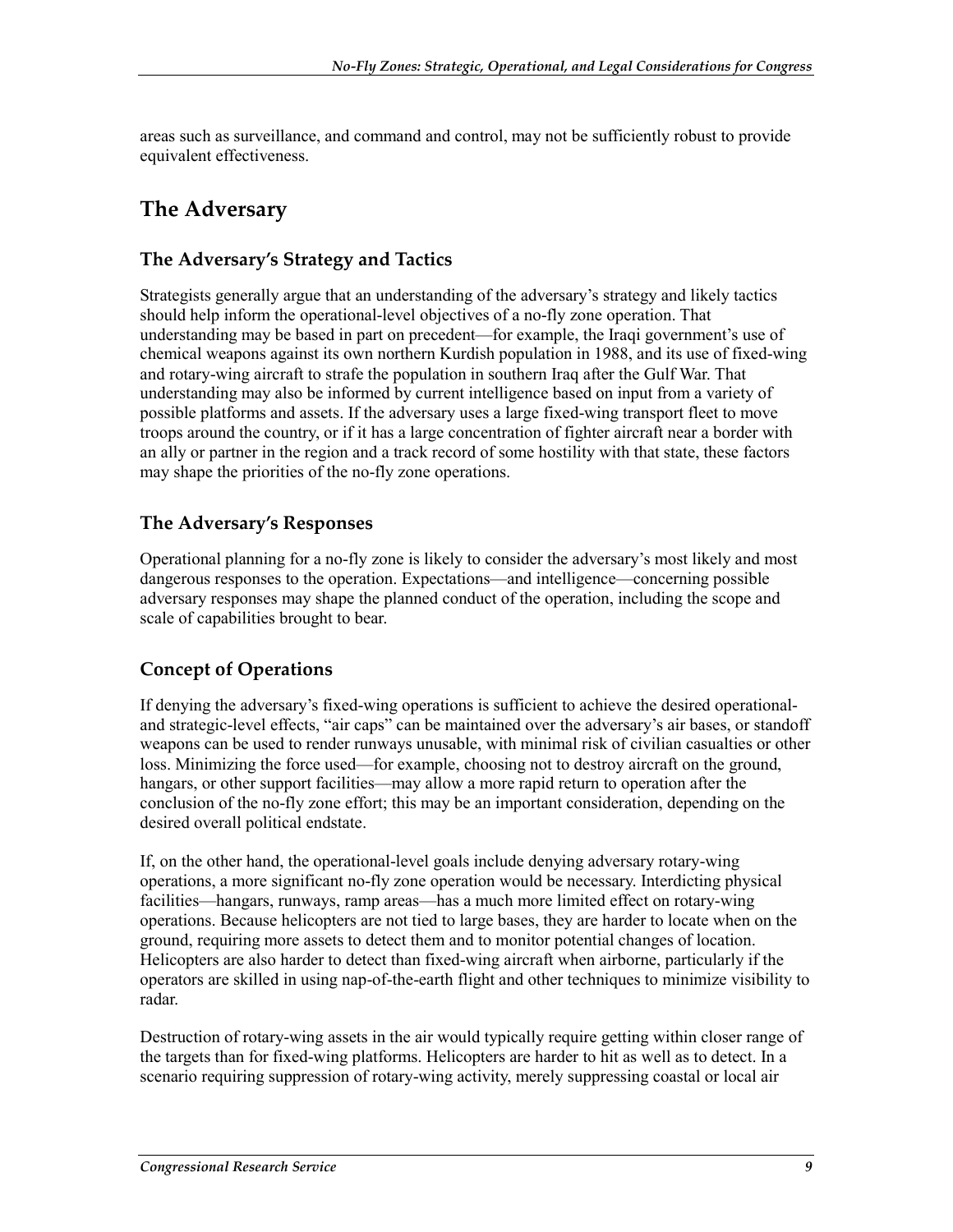defenses would not be sufficient; since the helicopters could be almost anywhere in the adversary's territory, access to the adversary's full airspace would be necessary.

#### **Rules of Engagement**

Those imposing a no-fly zone operation may choose to limit it formally in scope, in the area of operation, in allowable weapons and tactics, or in other ways, in order to avoid civilian casualties or other loss, to incentivize defections by adversary forces, to restrict actions likely to alienate partners, or for other strategic considerations.

## **Costs14**

The costs of establishing and maintaining a no-fly zone are likely to vary widely based on several key parameters:

- the specific military tasks that a given no-fly zone operation calls for. For example, initial costs might be relatively high if, as a first step, it were necessary to destroy the adversary's air defenses. A particularly robust surface-to-air capability, including a large number of discrete SAM sites, might prove relatively costly to suppress.
- the geography of the adversary's country—the surface area and type of terrain over which U.S. and partner forces would have to operate. A large surface area, as in ONW and OSW in Iraq, or mountainous terrain, as in ODF in Bosnia and Herzegovina, could both add cost, depending on the concept of operations for enforcing the no-fly zone.
- the duration of the no-fly zone.
- the extent to which the United States is joined by international partners in the effort.
- the extent of "mission creep"—how, if at all, the operation expands to include a broader array of activities designed to achieve the same military, and strategic, objectives.

As a rough guide to the range of possible costs, **Table 1** shows the costs to the U.S. government of U.S. participation in a variety of air operations in the 1990s. Of these, Operation Noble Anvil, the air war in Yugoslavia designed to address conflict in Kosovo, was the most intense. It involved initially limited and later extensive attacks to degrade air defenses throughout the Federal Republic of Yugoslavia, including all of Serbia. Those were followed by escalating air attacks initially focused on the military infrastructure and later on strategic targets. The operation lasted for two and a half months, from March 24 through June 10, 1999. The operation including the no-fly zone and extensive additional activities—cost a total of \$1.8 billion.

Toward the other end of the spectrum are costs of the two no-fly zone coalition operations in Iraq. The costs to the U.S. government of Operation Southern Watch averaged somewhat more than \$700 million per year, although the amounts varied substantially from year to year. The OSW

<u>.</u>

<sup>&</sup>lt;sup>14</sup> This section was initially prepared by Stephen Daggett, then Specialist in Defense Policy and Budgets.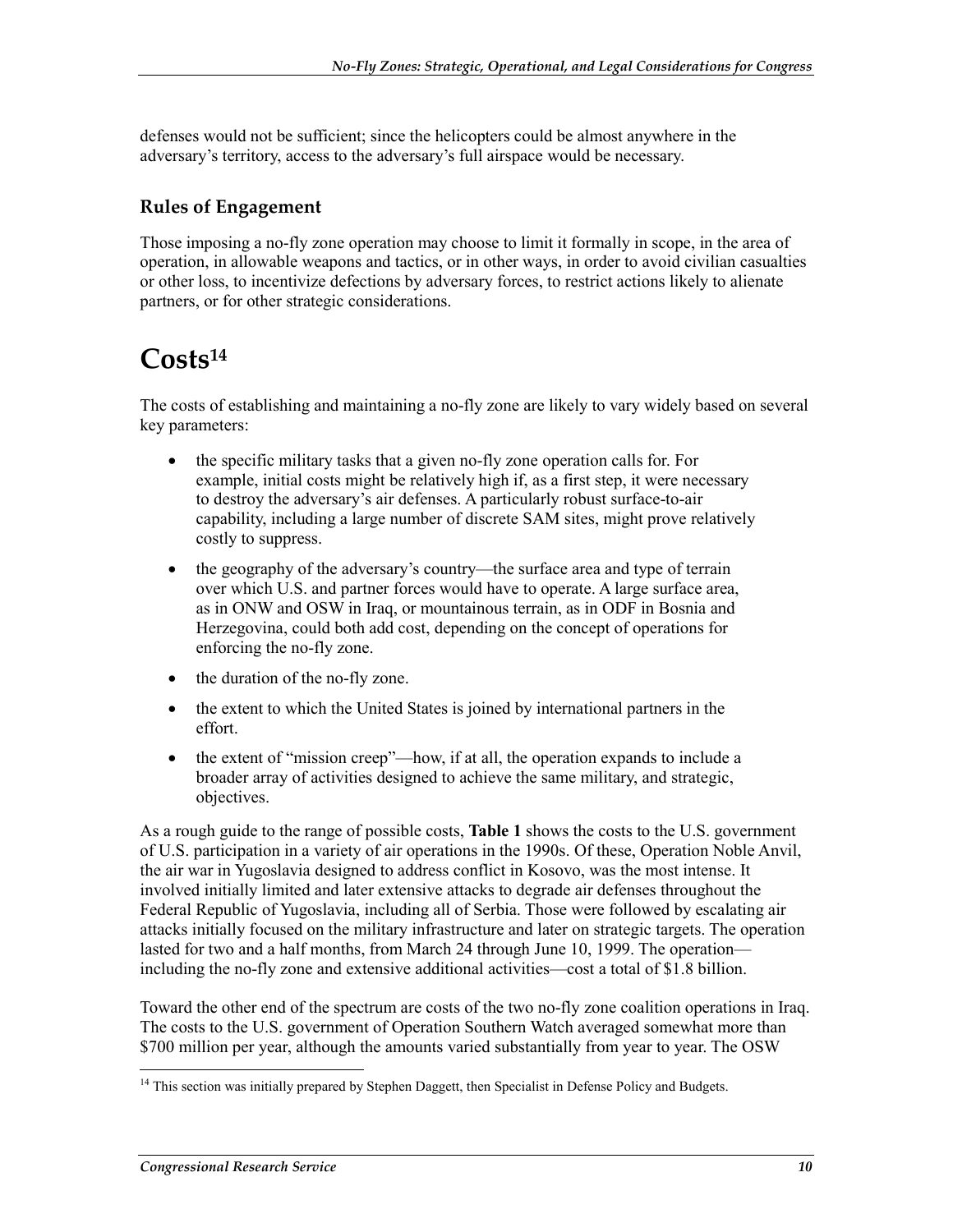mission involved constant patrols over a relatively large geographic area, punctuated by occasional strikes against Iraqi air defense sites. It imposed a considerable burden on U.S. Air Force units, mainly because of the long duration of the operation—from 1992 to 2003.

## **Additional CRS Reports**

CRS Report RL31133, *Declarations of War and Authorizations for the Use of Military Force: Historical Background and Legal Implications*, by Jennifer K. Elsea and Matthew C. Weed.

CRS Report RS20775, *Congressional Use of Funding Cutoffs Since 1970 Involving U.S. Military Forces and Overseas Deployments*, by Richard F. Grimmett.

CRS Report RS21311, *U.S. Use of Preemptive Military Force*, by Richard F. Grimmett.

CRS Report R41725, *Operation Odyssey Dawn (Libya): Background and Issues for Congress*, coordinated by Jeremiah Gertler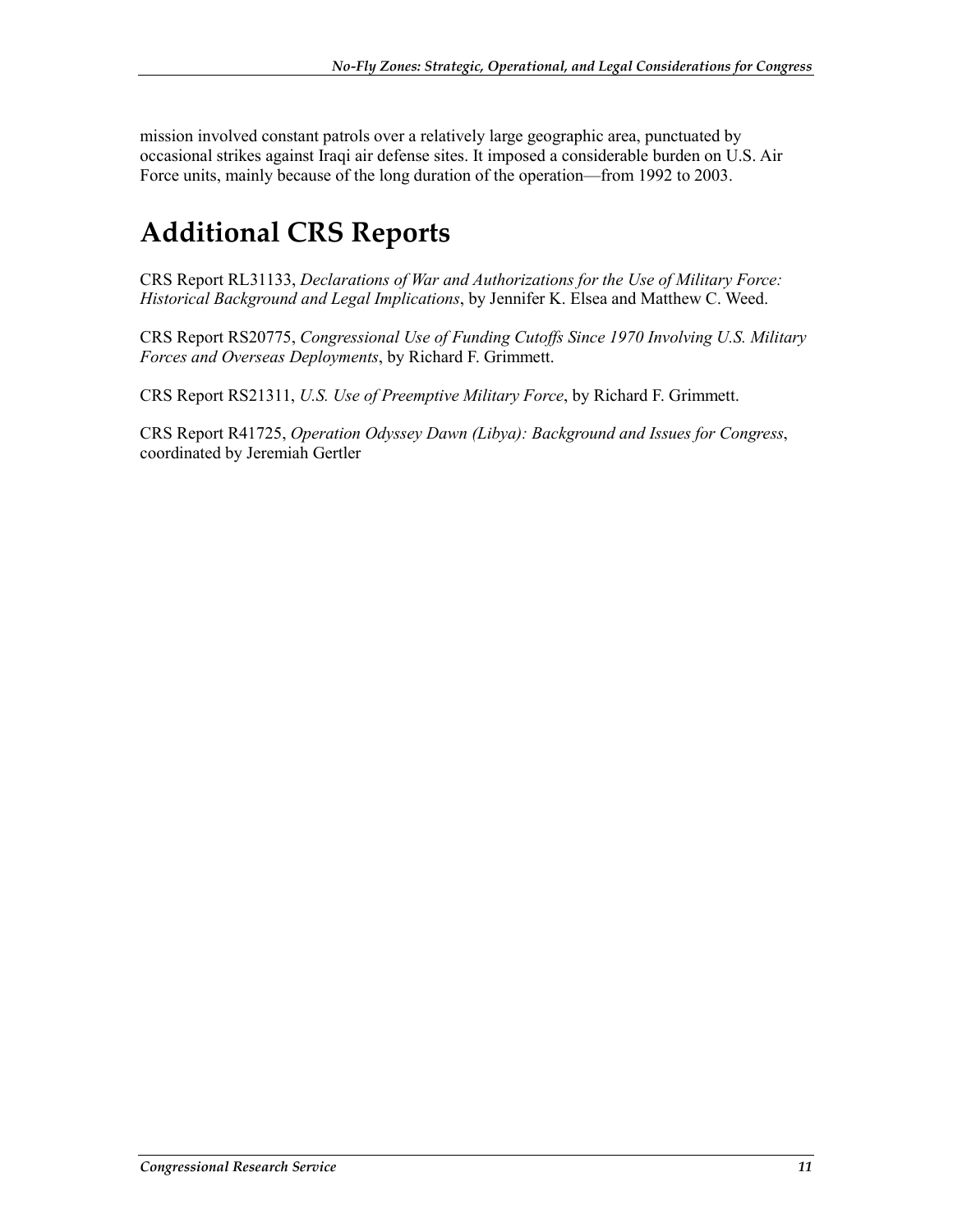| (amounts in millions of current year dollars)        |               |               |               |               |               |               |               |               |               |        |               |
|------------------------------------------------------|---------------|---------------|---------------|---------------|---------------|---------------|---------------|---------------|---------------|--------|---------------|
|                                                      | <b>FY1993</b> | <b>FY1994</b> | <b>FY1995</b> | <b>FY1996</b> | <b>FY1997</b> | <b>FY1998</b> | <b>FY1999</b> | <b>FY2000</b> | <b>FY2001</b> | FY2002 | <b>FY2003</b> |
| <b>Southwest Asia</b>                                |               |               |               |               |               |               |               |               |               |        |               |
| Provide Comfort/Northern Watch                       | 325.0         | 101.5         | 116.6         | 91.8          | 138.2         | 88.9          | 93.1          | 136.0         | 156.4         | 143.7  | 138.7         |
| Southern Watch/Air Expeditionary Force               |               |               | 715.9         | 333.0         | 468.4         | 576.3         | 597.3         | 1,497.2       | 933.2         | 755.4  | 678.0         |
| Desert Fox (Air Strikes, Dec. 1998)                  |               |               |               |               |               |               |               |               | 92.9          |        |               |
| Former Yugoslavia (Kosovo)                           |               |               |               |               |               |               |               |               |               |        |               |
| Balkan Calm (Observer Mission, Pre-Air<br>War)       |               |               |               |               |               |               |               |               | 34.6          |        |               |
| Eagle Eye (Air Verification, Oct. 1998-Mar.<br>1999) |               |               |               |               |               |               |               |               | 20.3          |        |               |
| Noble Anvil (Air War)                                |               |               |               |               |               |               |               |               | 1,775.7       |        |               |

#### **Table 1. Costs of Selected U.S. Combat Air Operations, FY1993-FY2003**

**Source:** CRS based on data provided by Department of Defense, Office of the Under Secretary of Defense Comptroller.